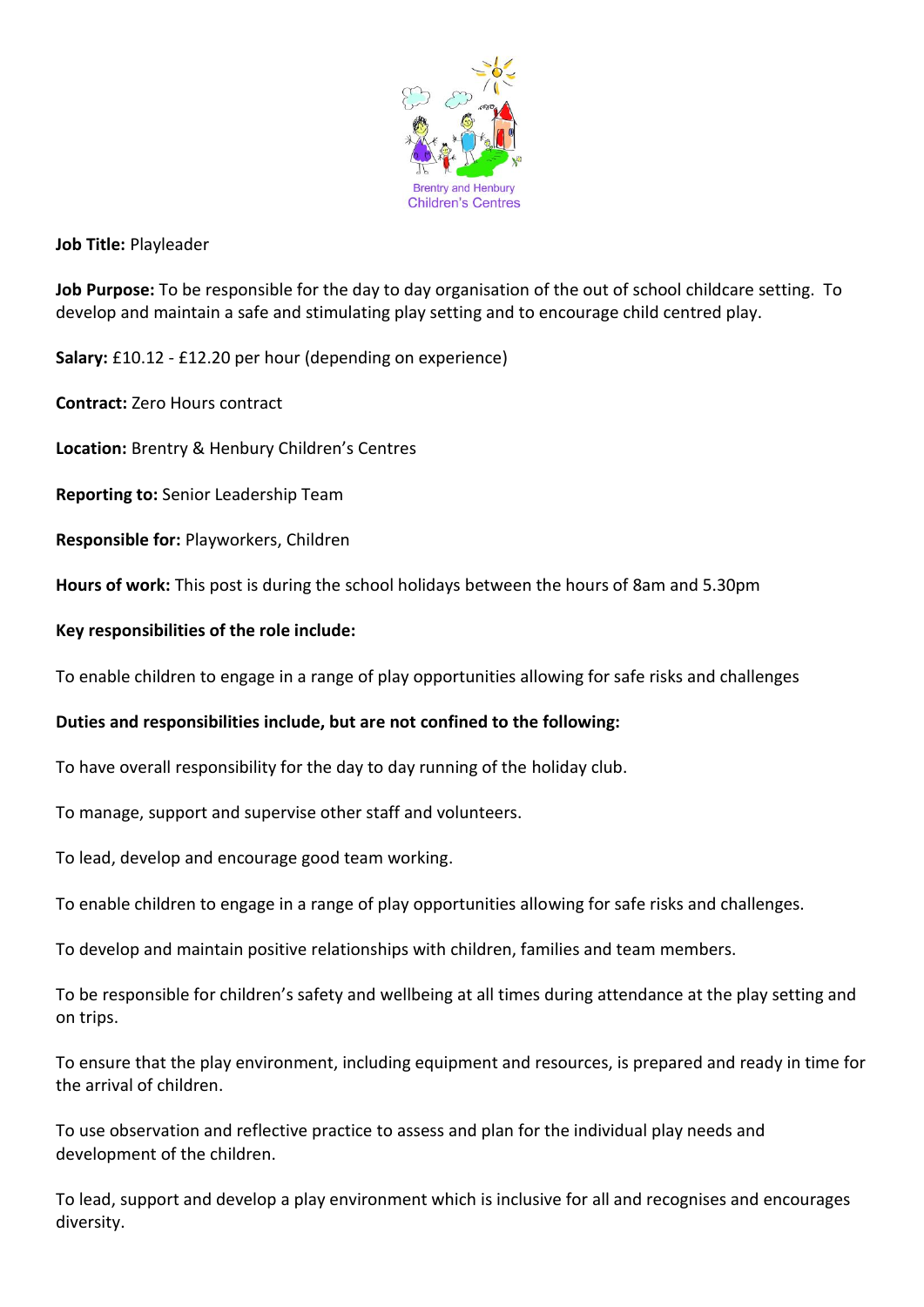To work within an agreed budget when planning activities, ordering and purchasing equipment, consumables and materials.

To develop and implement policies and procedures in conjunction with the Senior Leadership Team.

To develop and maintain links with other relevant organisations.

To attend relevant meetings and identified training.

To undertake any other duties as reasonably directed by the Senior Leadership Team.

Work as a member of the team while accepting the individual responsibilities of the post.

Monitor the conditions of the toys and equipment in terms of health and safety and report any concerns immediately.

To work within agreed policies and procedures at all times.

Serve meals and prepare snacks for the children, supervise mealtimes and clear away afterwards ensuring children are eating and drinking adequately.

The post holder must all times carry out these duties and responsibilities with due regard to the Centre's Equal Opportunities Policy.

### **Individual Specification**

#### **Essential**

- 1. Level 3 qualification in play, childcare or similar
- 2. 2 years relevant experience of working with 4-12 year olds
- 3. Experience of providing play opportunities for children in a play setting
- 4. Experience of managing and organising own workload
- 5. Knowledge of Ofsted requirements, the EYFS and other quality indicators eg: Bristol Standard
- 6. Sufficient understanding and use of English
- 7. Knowledge of policies and procedures needed to maintain a safe and successful play setting and ability to develop and implement them
- 8. Ability to work as a team member and supervise others
- 9. Ability to plan, provide and evaluate a wide range of play opportunities that meet individual children's needs
- 10. Ability to be a reflective practitioner in order to develop your own and your team's practice
- 11. Ability to communicate effectively with all children, staff and families
- 12. Ability to support and develop a play environment which is inclusive for all and encourages diversity

#### **Desirable**

- 1. A paediatric first aid certificate
- 2. Experience of supervising staff
- 3. Art/craft/games/sports skills
- 4. ICT skills
- 5. Understanding of the play process and how to support children in their play
- 6. Knowledge of the playwork principles